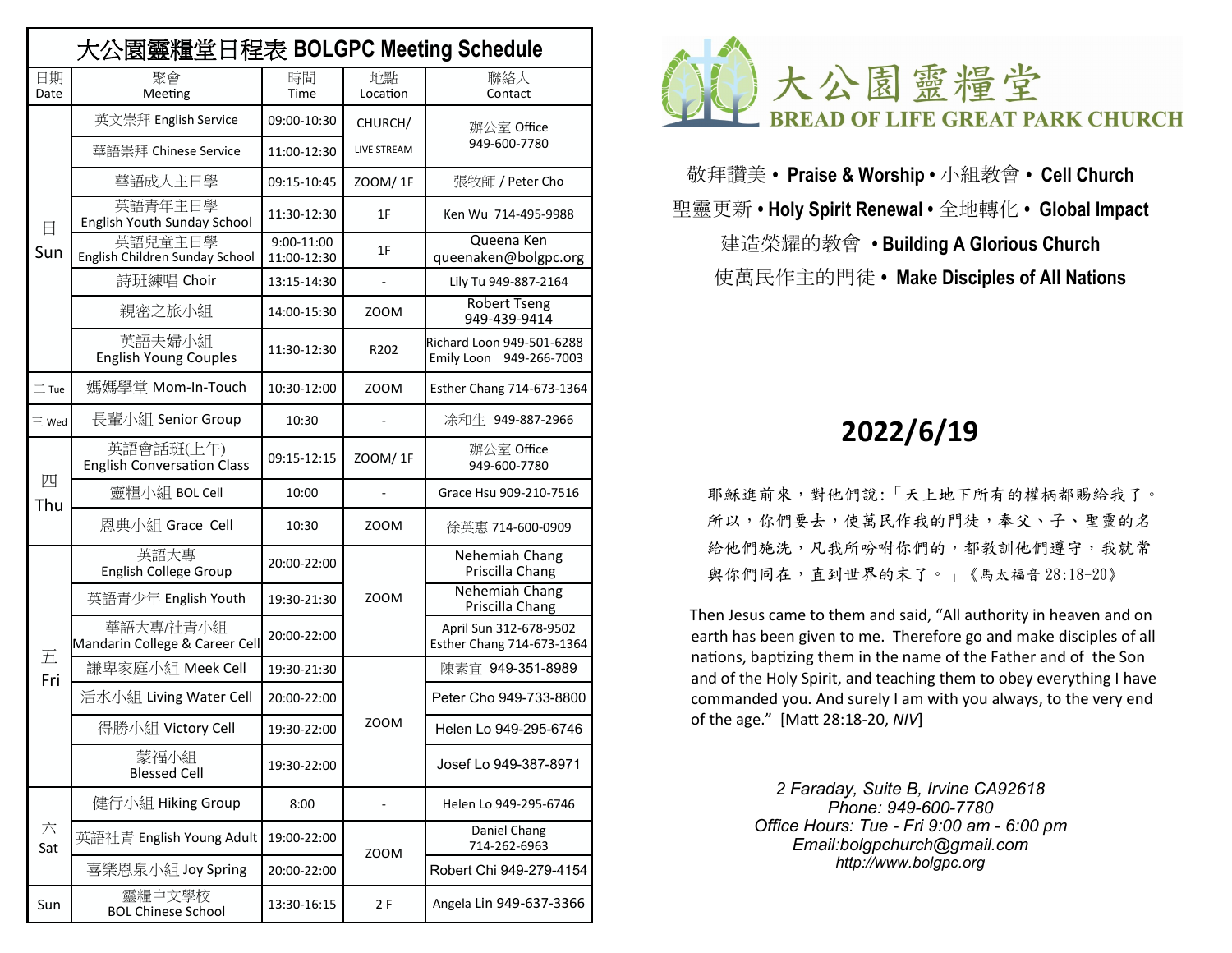#### **6/19/2022** 主日崇拜 **Sunday Worship** 今日信息:張玉明 牧師 **Message**: **Pastor Joseph Chang**

| 來敬拜主 Worshipping through                    |                 |                                                                                                                       |                 |  |  |  |  |
|---------------------------------------------|-----------------|-----------------------------------------------------------------------------------------------------------------------|-----------------|--|--|--|--|
| Worship                                     |                 |                                                                                                                       | 詩歌敬拜            |  |  |  |  |
| <b>Prayer</b>                               |                 |                                                                                                                       | 牧 禱             |  |  |  |  |
|                                             | <b>Offering</b> | 奉獻                                                                                                                    |                 |  |  |  |  |
| <b>Welcome / Announcement</b>               |                 | 歡迎/報告                                                                                                                 |                 |  |  |  |  |
|                                             | <b>Message</b>  | 信息                                                                                                                    |                 |  |  |  |  |
|                                             | Response        | 回 應 / 服 事                                                                                                             |                 |  |  |  |  |
| <b>Benediction</b>                          |                 |                                                                                                                       | 祝禱              |  |  |  |  |
| 普世宣教 (印度 )<br><b>Worlds Mission (India)</b> |                 |                                                                                                                       |                 |  |  |  |  |
|                                             |                 | China<br><b>Bhutan</b><br>Nepal<br>Pakistan.<br>Delhi <sup>*</sup><br>India<br>Myanmar<br>Mumbai<br><b>Bangladesh</b> |                 |  |  |  |  |
| 主要宗教 Religion                               | Hindu           |                                                                                                                       | Bay of Bengal   |  |  |  |  |
| 基督教 Christians                              | 2.2%            |                                                                                                                       | Ϋ.<br>Sri Lanka |  |  |  |  |

India has more human needs than any other nation - largely by virtue of its massive population, but also due to many areas of suffering that must be addressed through considered action and sustained prayer. Recent economic liberalization and initiatives to assist the poorest communities will help India move further in the right direction to significantly reduce poverty. Excellent healthcare and medical training were two of Christianity's finest contributions to India; these are under threat due to Christian emigration/brain drain. Pray that this important legacy might be preserved.

印度比任何世界上的國家有更多的人類需求——主要原因是其龐大的人 口。許多地區的苦難必須通過深思熟慮的行動和持續的禱告來解決。近年 經濟自由化和幫助貧困社區的舉措,讓印度朝著正確的方向前進。出色的 醫療保健和醫療培訓是基督教對印度的兩大貢獻,但由於基督徒人才移出 流失,使得這些都受到威脅, 祈求上帝讓這份重要的遺產得以在印度保 存。

## **ANNOUNCEMENTS** 報告事項

1. Children from Kindergarten to 6 grades are welcome to join Bread of Life Chinese School summer camps. Week 3 character is "Truthfulness" . Please contact Children Ministry Director Queena for more details. 靈糧中文學校夏令營歡迎 K-六年級的小朋友參加。本週(第三週) 的品 格主題是 "誠實",有興趣參加的人請聯絡 Queena (909) 922-4648 。

2. If you have toys that want to give away, in good condition, and suitable for children in K - 6 grades , please contact Queena (909-922-4648). 如果您家中有要捐贈、狀況良好目滴合 K-6 年級小朋友的玩具,請跟 兒童部主任 Queena 聯絡(909- 922-4648)。

3. Church will hold a "Renewal Camp" on 6/24-25 (Fri. and Sat.) The participants will experience by the presence of the Holy Spirit the renewing of their lives and the removal of the old lives' entanglement. Register link: < https://forms.gle/ciu4C4cZFMKvuPrN7 >.

教會於 6/24-25 (星期五、六)將舉辦生命更新營, 幫助 神的兒女透過更新營生命得著更新, 請各組 已決志的組員預留時間參加。



4. Youth group fellowship every Friday at 8 pm in the meeting room (R206), led by Nehemiah and Priscilla Chang. Join us to learn the word of God together, and encourage each other. < **Meeting ID: 278 082 6086>**

教會初、高中生青少年小組,由 Nehemiah Chang 和 Priscilla Chang 一 起帶領。請有初、高中青少年的父母,盡力鼓勵他們參加,一起學習 神的話,並在主裏彼此鼓勵、有美好的成長。

聚會是實體與線上同步進行,每周五 **8:00pm** 在教會二樓會議室 **R206** (zoom ID 2780826086, 不須 password 或聯絡 Priscilla (714-600-6232)